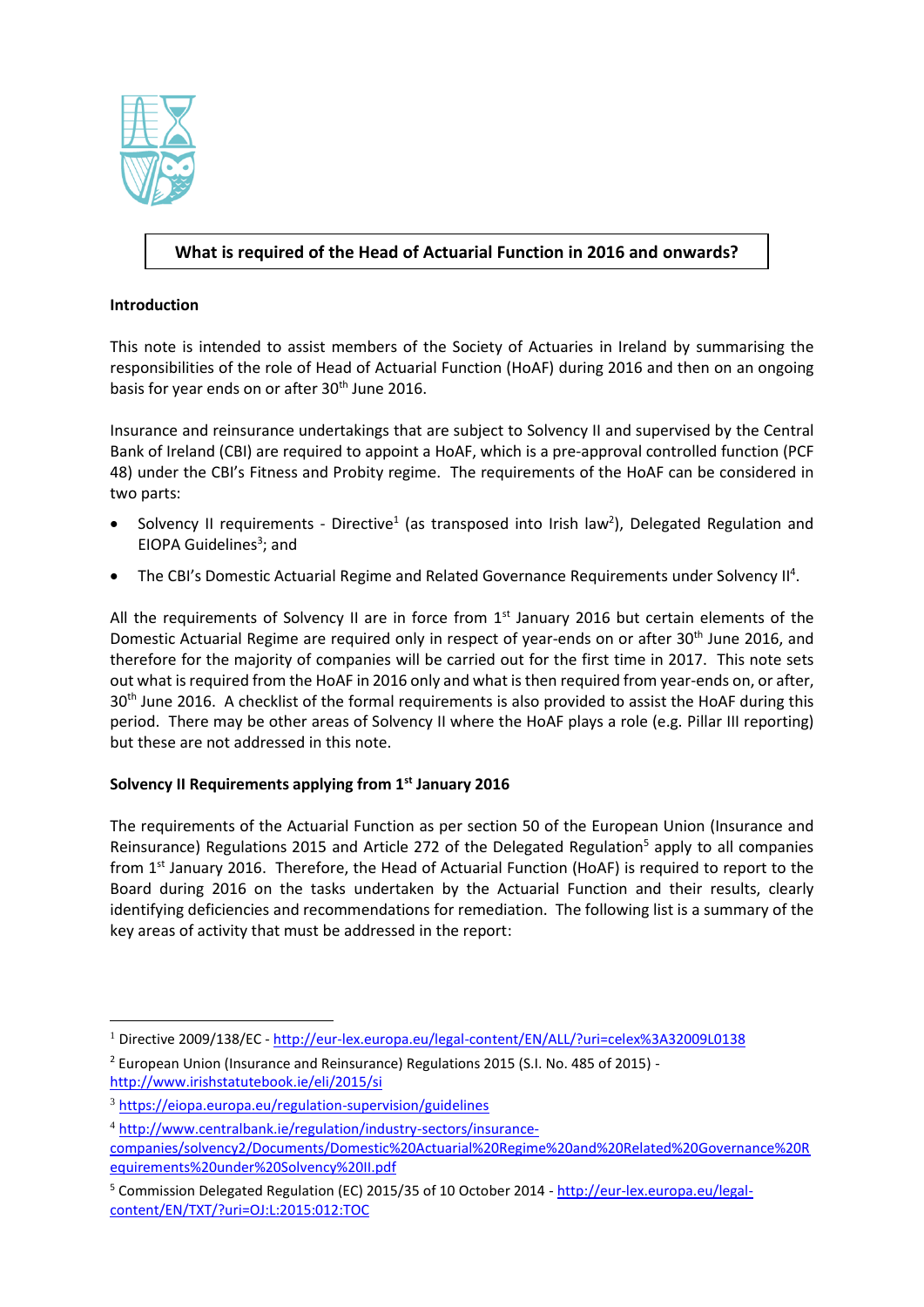- Technical Provisions
	- o Co-ordination of the calculation of Technical Provisions
	- o Data quality
	- o Assumptions and methodology
	- o Comparison of best estimate versus experience
	- o Informing the Board of the reliability and adequacy of calculation
- Opinions
	- o Underwriting policy
	- o Adequacy of reinsurance arrangements
- Contribution to the risk management system
	- o Risk modelling underlying the Solvency Capital Requirement (SCR) and Minimum Capital Requirement (MCR)
	- o Contribution to the Own Risk and Solvency Assessment (ORSA) process

There is no requirement to produce the Actuarial Function Report (AFR) by a specific date; however, it should be completed annually, with the first report to the Board in 2016.

It is worth noting that, as per the Domestic Actuarial Regime, the old PCF roles of Chief Actuary and Signing Actuary no longer exist effective from  $1<sup>st</sup>$  January 2016. However, for life companies with a year-end on 31<sup>st</sup> December 2015, the Appointed Actuary is required to certify technical provisions. Similarly, for non-life (re)insurance and life reinsurance companies, the Signing Actuary is required to sign a Statement of Actuarial Opinion (SAO). For companies with a year-end between 1<sup>st</sup> January 2016 and 30<sup>th</sup> June 2016, there has been bilateral engagement with the CBI on an individual basis, as appropriate, regarding the requirements for that reporting period.

#### **Domestic Actuarial Regime requirements from 1st January 2016**

#### *Fitness and Probity*

 $\overline{a}$ 

A company is obliged to satisfy itself on reasonable grounds that the HoAF is compliant with the CBI's Fitness and Probity Standards<sup>6</sup>.

The CBI Guidance on Fitness and Probity Standards 2015<sup>7</sup> should be referred to for further information on the nature of the obligations imposed by the Fitness and Probity Standards and the due diligence that is expected to be undertaken by companies to satisfy these obligations.

See also the CBI Guidance for (Re)Insurance Undertakings on the Fitness and Probity Amendments 2015<sup>8</sup>, which notes that the HoAF should be able demonstrate the ability to influence decision-making at a senior level within the company and that he or she:

- is a key source of expertise on actuarial matters for the Board;
- should be accountable to the Board;
- should provide guidance to the Board on the selection of key actuarial assumptions;
- should be capable of influencing Board decisions in key areas of actuarial expertise; and
- should be capable of driving risk awareness and an appropriate risk culture within the company.

<sup>6</sup>[http://www.centralbank.ie/regulation/processes/fandp/serviceproviders/Documents/Fitness%20and%20Prob](http://www.centralbank.ie/regulation/processes/fandp/serviceproviders/Documents/Fitness%20and%20Probity%20Standards%202014.pdf) [ity%20Standards%202014.pdf](http://www.centralbank.ie/regulation/processes/fandp/serviceproviders/Documents/Fitness%20and%20Probity%20Standards%202014.pdf)

<sup>7</sup>[http://www.centralbank.ie/regulation/processes/fandp/serviceproviders/Documents/Guidance%20on%20Fitn](http://www.centralbank.ie/regulation/processes/fandp/serviceproviders/Documents/Guidance%20on%20Fitness%20and%20Probity%20standards.pdf) [ess%20and%20Probity%20standards.pdf](http://www.centralbank.ie/regulation/processes/fandp/serviceproviders/Documents/Guidance%20on%20Fitness%20and%20Probity%20standards.pdf)

<sup>8</sup>[http://www.centralbank.ie/regulation/processes/fandp/serviceproviders/Documents/Guidance%20for%20\(Re](http://www.centralbank.ie/regulation/processes/fandp/serviceproviders/Documents/Guidance%20for%20(Re)Insurance%20Undertakings%20on%20FP%20Amendments%202015.pdf) [\)Insurance%20Undertakings%20on%20FP%20Amendments%202015.pdf](http://www.centralbank.ie/regulation/processes/fandp/serviceproviders/Documents/Guidance%20for%20(Re)Insurance%20Undertakings%20on%20FP%20Amendments%202015.pdf)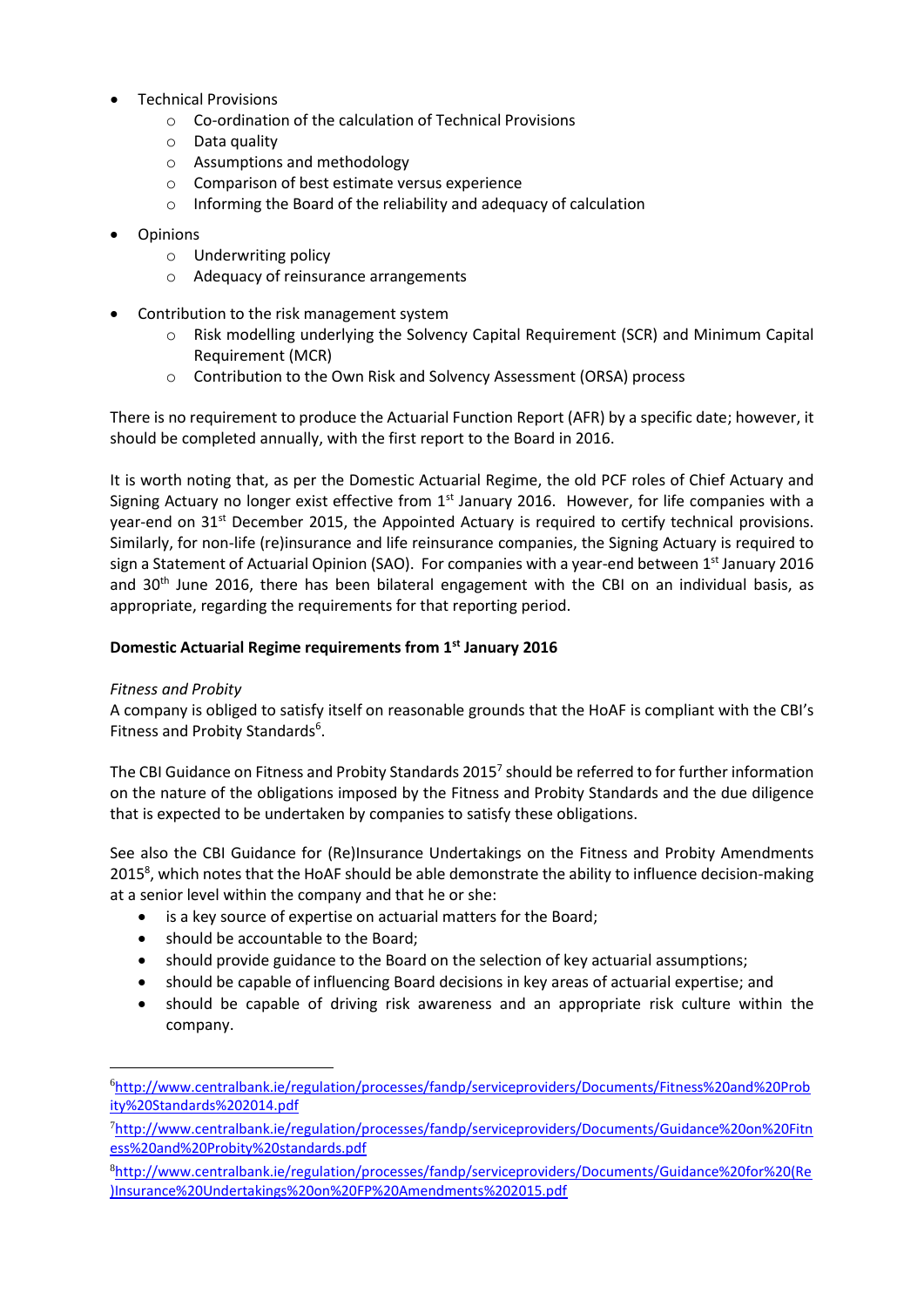#### *Own Risk and Solvency Assessment (ORSA)*

The HoAF is required to provide an opinion on each ORSA process carried out by the company from 2016 onwards. The ORSA opinion must be provided to the Board at the same time as the results of the ORSA process to which it relates.

## *Other requirements*

HoAFs of life insurance companies are also subject to a sector-specific requirement to monitor the undertaking's compliance with requirements relating to disclosure of information to domestic policyholders. Further sector-specific requirements apply in relation to year-ends on or after 30th June 2016 (see next section).

There are also wider governance requirements set out in the Domestic Actuarial Regime which are required to be in place in 2016. In particular, a Board-approved reserving policy is required and, for High Impact non-life (re)insurance companies, a Reserving Committee must be established.

## **Domestic Actuarial Regime requirements for year-ends on or after 30th June 2016**

There are a number of additional requirements set out in the Domestic Actuarial Regime which are effective for year-ends on or after 30<sup>th</sup> June 2016:

- The HoAF is required to provide an Actuarial Opinion on Technical Provisions (AOTPs);
- The HoAF is required to provide an Actuarial Report on Technical Provisions (ARTPs);
- Undertakings are required to arrange a peer review of technical provisions and the related AOTPs and ARTPs (High, Medium High and Medium Low Impact undertakings only).

The AOTPs is the formal opinion on the compliance of the technical provisions with all relevant Solvency II requirements that must be produced for the CBI in a prescribed format. The ARTPs is a report to the Board (and to the CBI on request) on technical provisions which supports the AOTPs and may be combined with the Actuarial Function Report. There are requirements with respect to the frequency of peer review, depending on the company's PRISM rating.

The AOTPs must be submitted to the CBI at the same time as the annual Quantitative Reporting Templates (QRTs). The ARTPs shall:

- be prepared and presented to the Board by the HoAF, unless exceptional circumstances prevent this;
- be presented to the Board, at least in summary form, at the same time as the AOTPs to which it relates;
- in any case, be presented, in full, to the Board within 2 months of the submission of the AOTPs to the CBI;
- be retained by the undertaking for at least 6 years from the date on which it is presented to the Board.

The Peer Review Report is to be provided to the Board (and to the CBI on request) within one month of the Board receiving the ARTPs to which it relates.

There are a number of additional sector-specific requirements for HoAFs of life insurance companies:

- where any rights of life assurance policyholders entitle them to participate in profits related to a particular fund or part of a fund, a recommendation on any allocation of profits related to those policyholder rights – in each Actuarial Report on Technical Provisions (ARTPs) from 30<sup>th</sup> June 2016;
- where policy conditions confer discretionary powers in reviewing certain charges or product features, the HoAF's opinion on any such matters – in each ARTPs from 30<sup>th</sup> June 2016; and
- the HoAF's interpretation of "Policyholders' Reasonable Expectations" and how these have been considered in establishing the technical provision – in each ARTPs from  $30<sup>th</sup>$  June 2016.